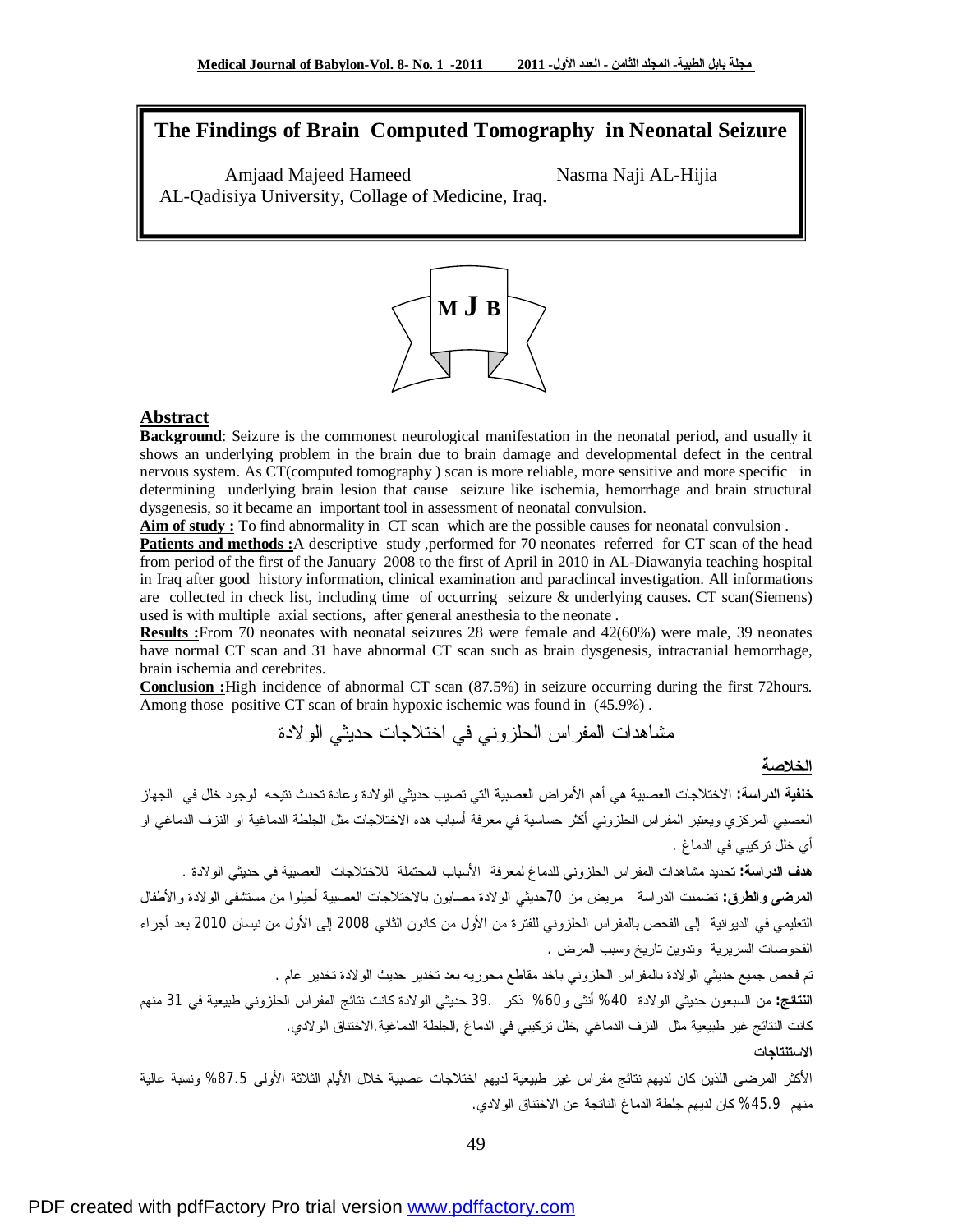ـــــــــــــــــــــــــــــــــــــــــــــــــــــــــــــــــــ

## **Introduction**

eizure is the commonest neurological manifestation in the neonatal period (the first 28 days **CONCORREGISTER:** is the commonest<br>neurological manifestation in the<br>neonatal period (the first 28 days<br>of life), it can define as paroxysmal alternation in neurological function e.g. behavioral, motor, or autonomic function and usually it shows an underlying problem in the brain due to brain damage and developmental defect in the central nervous system[1-5].

Among the abnormal neurological signs, neonatal seizure have a particularly poor prognosis[6-8] . Early onset of seizures is a strong predictor of later morbidity and mortality in infant. Neonates are at particular risk for the development of seizure, because metabolic, toxic, structural and infections disease manifest more during this time, than any other period of life. Sometime neonatal seizure caused by treatable disorders that if not diagnosed, can cause permanent brain damage. Neonatal convulsion are dissimilar from those in a child and adult because generalized tonic-clonic convulsions tend not to occur in the first month of life [9.10].

The most common causes of neonatal seizure in first 1-3days of life is: hypoxic ischemic encephalopathy, intraventrcular hemorrhage, hypocalcaemia, hypoglycemia and inborn error of metabolism . While in neonates with age group 4-14 days the common causes of seizure are infection, metabolic disorders and kernicterus. In neonate between 2- 8week the causes of convulsion tend to be infection, head injury and malformation of cortical development [10].

The work up in the management of neonatal seizure should include a carful prenatal and natal history as well as complete physical examination and

laboratory studies which is should include blood glucose, blood bilirubin ,electrolytes, calcium, phosphate and magnesium are the next step .If there is any suspicion of infection, a spinal tap should be done to rule out meningitis .Neuroimiging studies (cranial ultrasound, CT scan or magnetic resonance imaging (MRI)) are mandatory to help us in the diagnosis of ischemic, hemorrhagic changes and brain dysgenesis which were observed in high frequency in neonates with seizure<sup>[5,11]</sup>. .Additional studies, include blood level for ammonia, lactate, pyrovate and urine studies for organic and aminoacid analysis for possible inborn error of metabolism. Serial EEGpolygraphy can document persistent of seizure [12, 13].

Among the radiological investigations magnetic resonance imaging and CT scan are commonly used to screen neonatal intracranial lesions and both of them have significant advantages over sonography for diagnosing causes of convulsion [14].

As CT scan is more reliable more sensitive and more specific and even its better than US in determine underlying brain lesion that cause seizure like ischemia, hemorrhage and brain structural dysgenesis, so it became an important tool in The assessment of neonatal convulsion [15-18].

MRI seem to be more sensitive than CT scan for detection of subtle brain injuries & it plays an important role in the work up of brain pathology, it has advantages over CT scan (no expos to ionizing radiation & provides better brain morphological assessment). New generations of MRI (included diffusion weighted images & perfusion weighted images) has made it possible to perform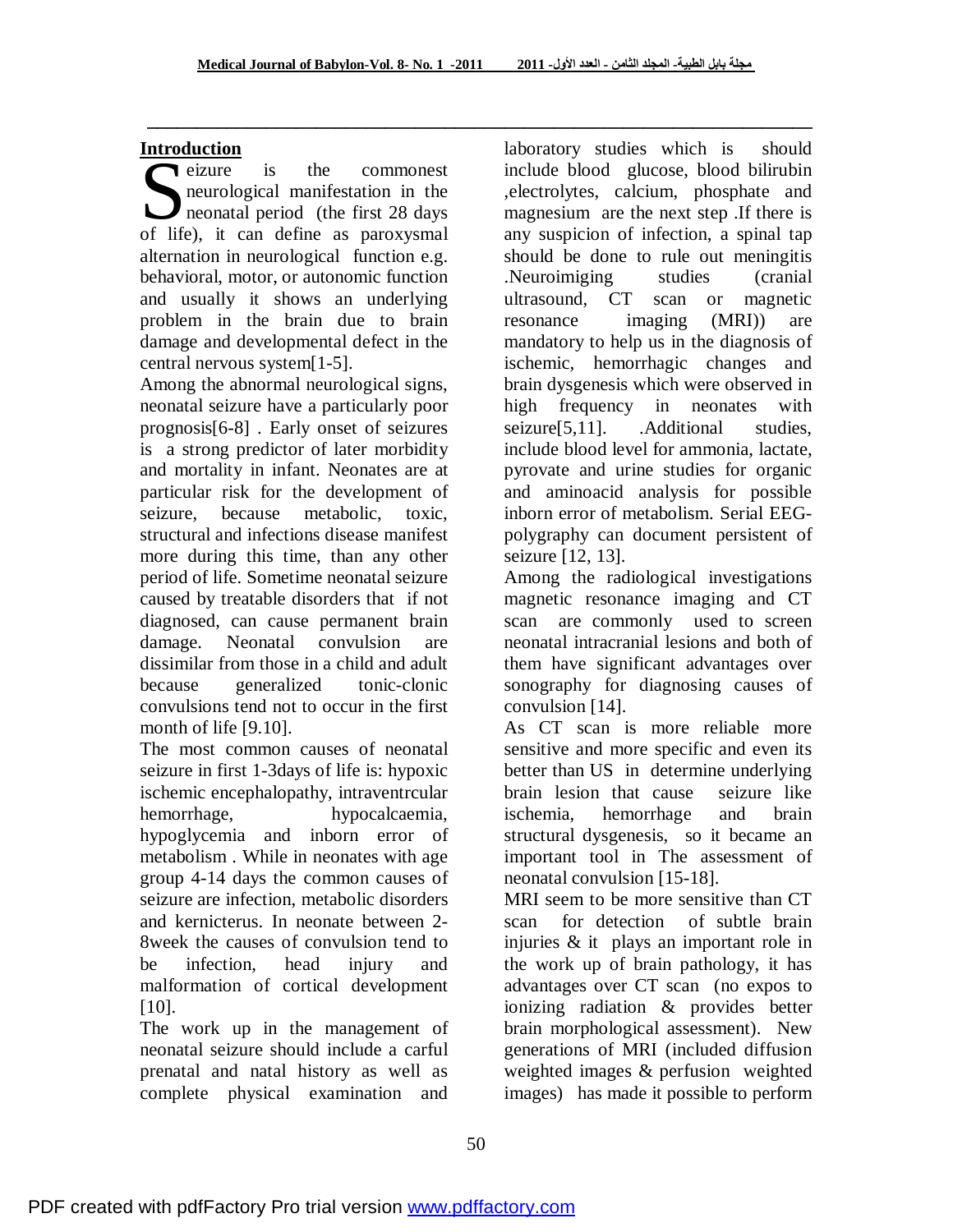dynamic & functional analysis of cerebral circulation ) & this lead to increase its usefulness in diagnosing acute brain ischemic changes. The major drawback of MRI is the unavailabile of MR-scanner, high cost, long examination time and difficult interpretation [19-24].

#### **Aim of study**

To find abnormality in CT scan which are the possible causes for neonatal convulsion.

## **Patients and Methods**

A descriptive study, performed for 70 neonates referred for CT scan of the head from period of the first of the January 2008 to the first of April in 2010.

Those neonates were referred for CT scan from the neonatal intensive care unit or from pediatric outpatient clinic in the maternity and children teaching hospital in AL-Diawanyia in Iraq after good history information, clinical examination and investigation, all information are collected in check list, included neonatal demography (age, sex, maturity index, referring complaint time of onset of seizure, the possible underlying causes).

The patients included in this study are the neonates who had convulsion diagnosed by a pediatrician during the first twenty eight days of life and cranial CT scan done for them.

Neonates excluded from this study if have convulsion but CT scan was not done because the family refused to do CT scan or when there is contraindication for anesthesia .

CT scan(Siemens. Emosion 4, VA47C ) with multiple axial sections, slice thickness 3mm,( kv 130. Ms 30) without contrast after general anesthesia to the neonate using minimum dose of fluthane inhalation by Penlon anesthetic machine with about 1 MAC(minimal alveolar concentration ) . Statistical analysis used in this study include frequency, percentage, incidence of abnormal brain CT in the first three days of life, and incidence of ischemic hypoxic encephalopathy in neonate with positive CT scan findings .

# **Results**

The total number of patients involved in this study was 70, among them 42 was male (60%) and 28 female (40%) .As show in figure 1.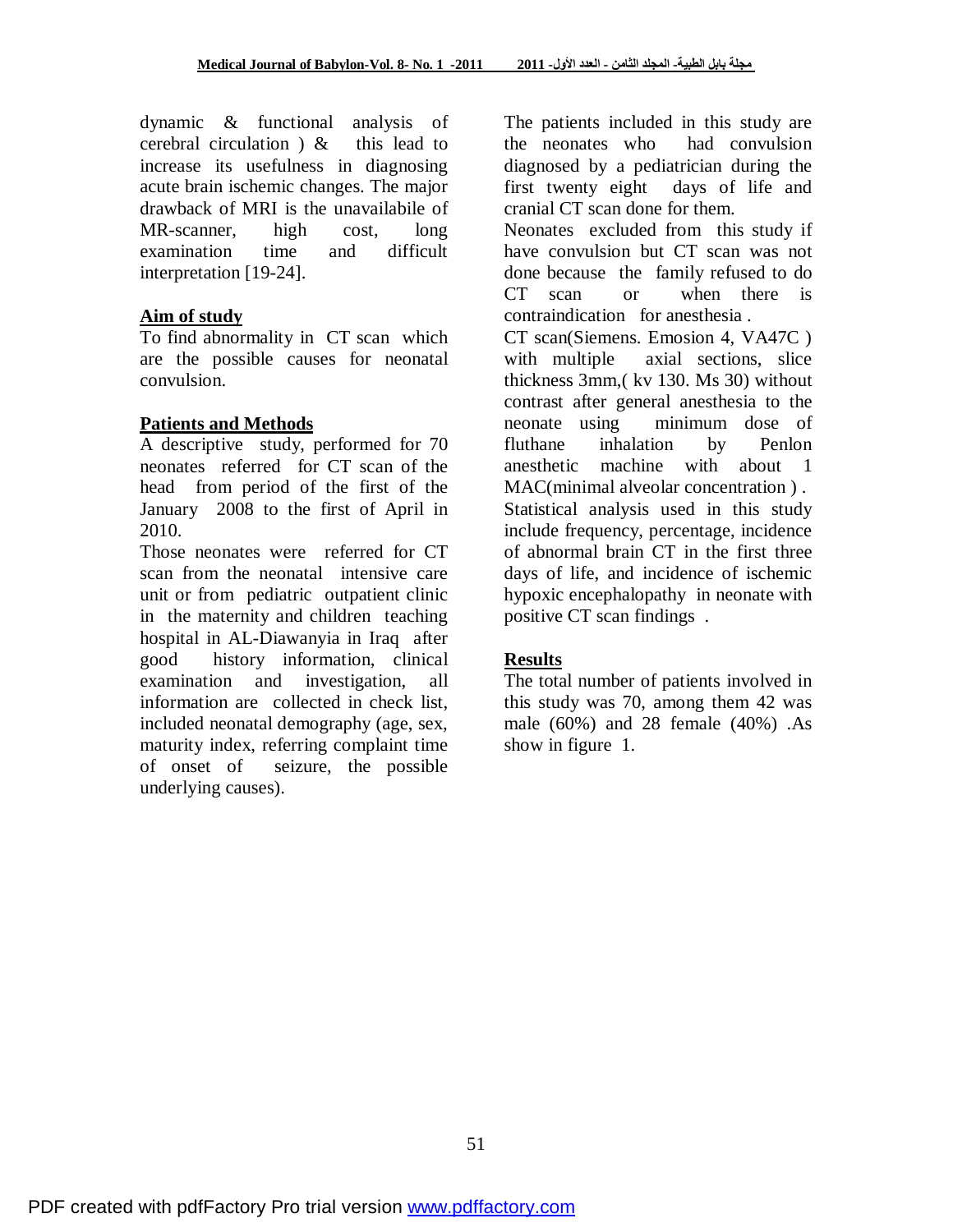

**Figure 1** Distribution of neonate according to the sex

The mode of delivery in 45 neonates was normal vaginal delivery (64.3%) and in 25 neonates was cesarean section (35.7%) . The majority of neonates were term 53 (75.7%) and only 17 were preterm infant(24.3%).

Thirty nine neonates have normal CT scan and 31 have abnormal CT scan ( Table  $-1$ ). The CT abnormality were brain dysgenesis, intracranial hemorrhage, brain ischemia and cerebritis. The majority of neonatal

seizures with positive CT findings occur during first three days of life 21(30.2%) followed by  $6(8.8\%)$  and  $4(5.2\%)$ during the next 4-14days and 2-4weeks respectively. Intracranial hemorrhage occur in 5 patients and all of them have seizure during  $1<sup>st</sup>$  three day of life. Hypoxic ischemic encephalopathy found in 15neonate, eleven of them have seizure during  $1<sup>st</sup>$  three days and only one neonate have intracranial cerebrites .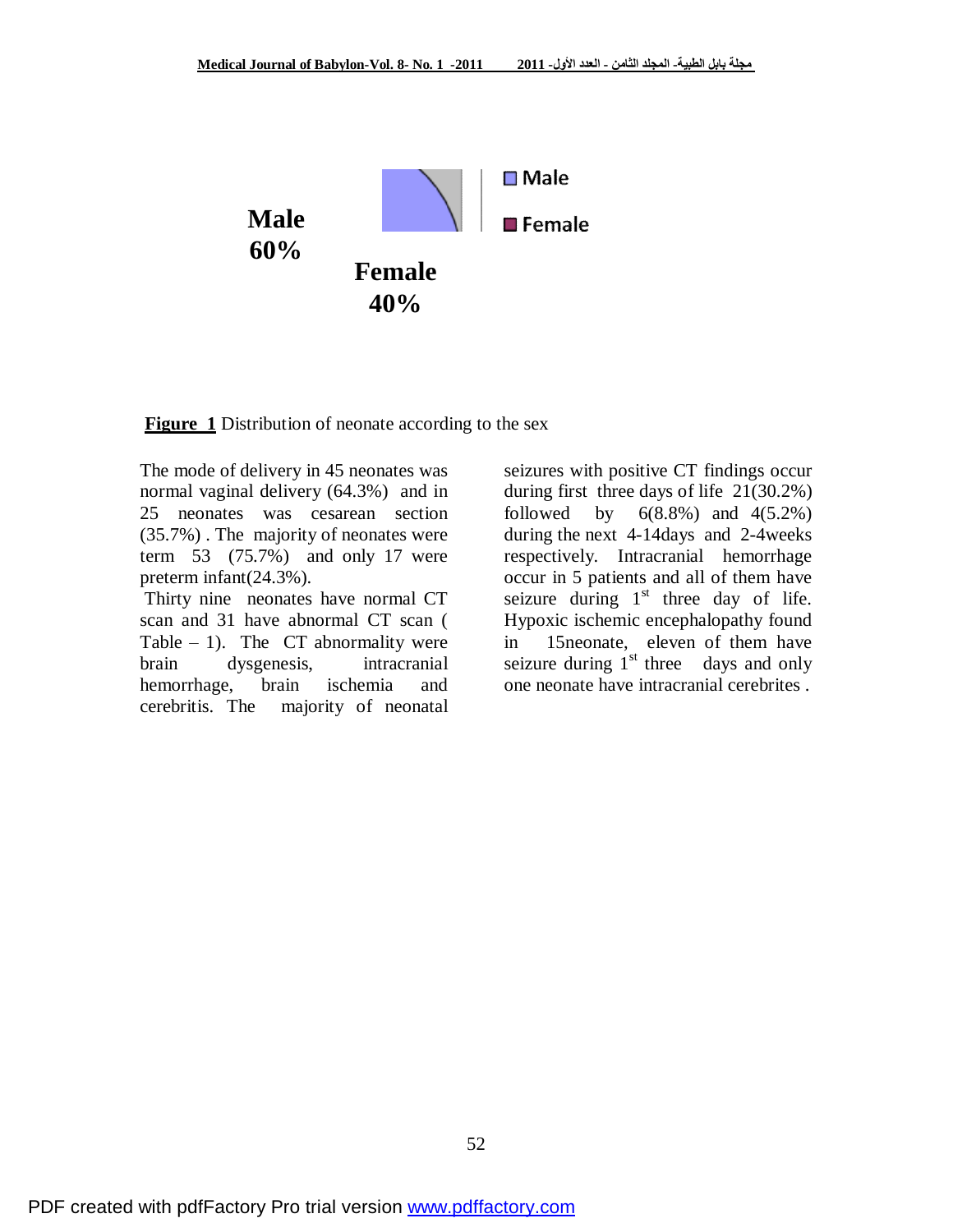| CT scan<br>findings | Abnormal CT scan           |                            |                     |                       |                               | Normal<br>CT scan                        | Total     |
|---------------------|----------------------------|----------------------------|---------------------|-----------------------|-------------------------------|------------------------------------------|-----------|
|                     | <b>Brain</b><br>dysgenesis | Intracranial<br>hemorrhage | Hypoxia<br>Ischemic | cerebrities<br>No.(%) | total no of<br>the<br>neonate | total<br>$\sigma$<br>no.<br>neonate with |           |
| Age                 | No. $(\%)$                 | No.(%)                     | encephalopathy      |                       | with                          | normal CT scan                           |           |
|                     |                            |                            | No.(%)              |                       | abnormal CT                   | $No.$ (%)                                |           |
|                     |                            |                            |                     |                       | scan                          |                                          |           |
|                     |                            |                            |                     |                       | No. (%)                       |                                          |           |
| -3 days             | $5(7.2\%)$                 | $5(7.2\%)$                 | $11(15.8\%)$        |                       | 21(30.2%)                     | $3(4.1\%)$                               | 24(34.2%) |
| $4-14$ days         | $2(2.9\%)$                 |                            | $4(5.9\%)$          |                       | $6(8.8\%)$                    | 18(26%)                                  | 24(34.2%) |
| 2-4 weeks           | $3(3.9\%)$                 |                            |                     | $1(1.3\%)$            | $4(5.2\%)$                    | 18(25.7%)                                | 22(31.6%) |
| Total               | 10(14%)                    | $5(7.2\%)$                 | 15(21.7%)           | $1(1.3\%)$            | 31(44.2%)                     | 39(55.8%)                                | 70(100)   |

**Table 1** Distribution of the CT findings according to the neonatal age at time of convulsion onset.

Intracranial hemorrhage found in 5 patients and 4 of them are preterm neonates

Hypoxic ischemic encephalopathy found in 15 patients and only 3 of them are preterm babies.

Three out five patients with intracranial hemorrhage have normal vaginal delivery and 11neonates out of 15 with hypoxic ischemic encephalopathy had normal vaginal delivery.

**Table 2** Distribution of the CT findings in neonatal convulsion occur during first three days of life .

| <b>CT</b> findings                | <b>of</b><br><b>Type</b>           | No.           | <b>Total</b> |
|-----------------------------------|------------------------------------|---------------|--------------|
|                                   | abnormal CT                        | $\frac{0}{0}$ |              |
|                                   | findings                           |               |              |
| <b>CT</b><br>abnormal<br>findings | Brain dysgenesis                   | $5(20.8\%)$   | 21(87.5%     |
|                                   | Intracranial                       | $5(20.8\%)$   |              |
|                                   | hemorrhage                         |               |              |
|                                   | Hypoxic ischemic<br>encephalopathy | $11(45.9\%)$  |              |
| Normal CT finding                 |                                    | 3(12.5%)      | 3(12%)       |
| Total                             |                                    | 24(100%)      | 24(100)      |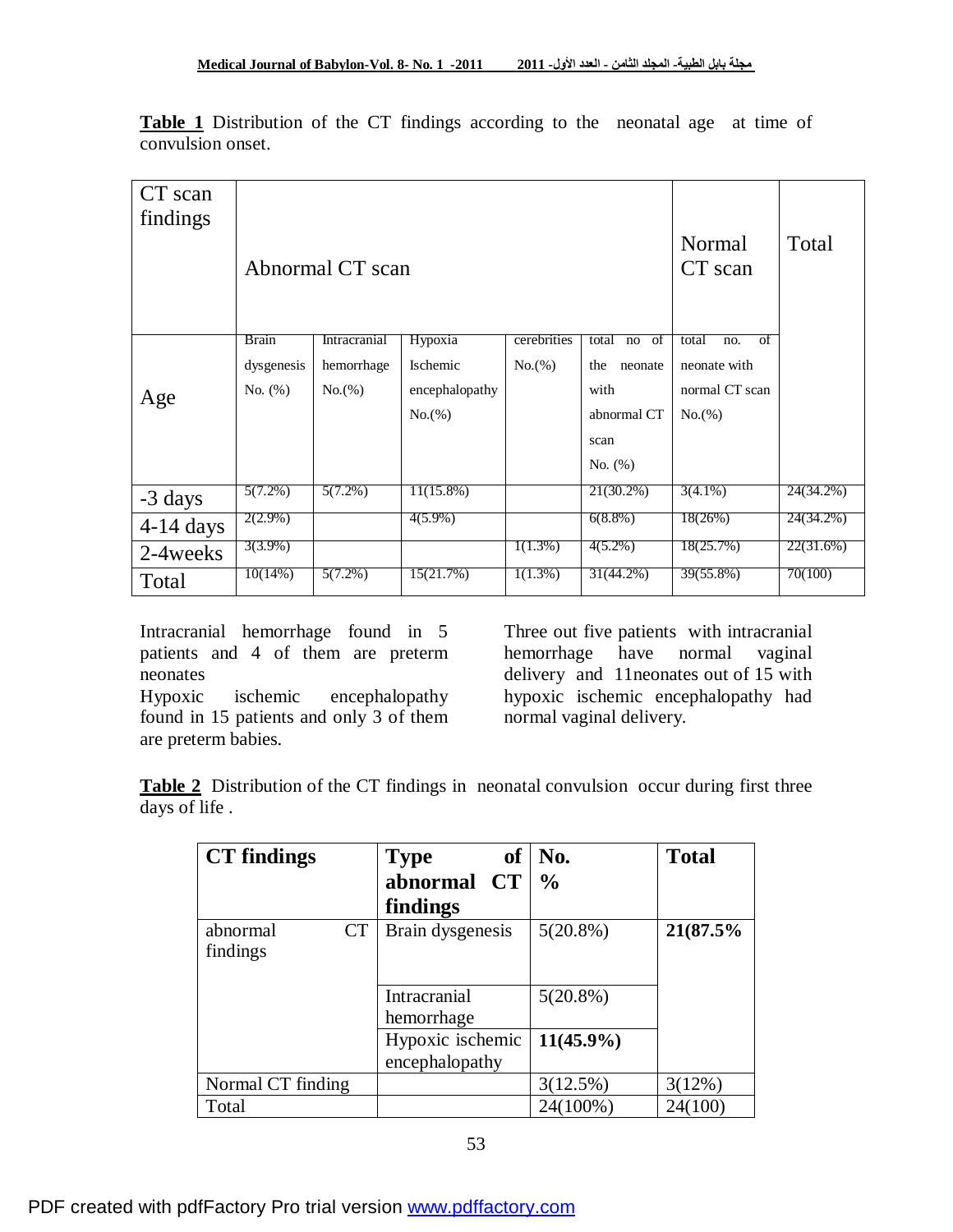From table -2- we found high incidence of abnormal CT scan (87.5%) in seizure occurring during the first 72hours. Among those abnormal CT findings found high incidence of hypoxic ischemic encephalophathy (48.34%). The frequency of structural brain abnormalities ( brain dysgenesis ) observed in 10 neonates (32.3%) as

shown in Table -3- large cistern magna was observed in 3 neonates. schizencephaly in one patient, hydrocephaly in 2 neonates ,large cavum septum pellucidum in one neonate, porencephaly in 2 patients and arteriovenous malformation in 1 neonate.

| of<br>$brain$<br><b>Type</b><br>abnormalities | neonates       |               |  |
|-----------------------------------------------|----------------|---------------|--|
|                                               | No.            | $\frac{0}{0}$ |  |
| Large cistern magna                           | 3              | 9.7           |  |
| Schizencephaly                                |                | 3.2           |  |
| Hydrocephaly                                  | 2              | 6.5           |  |
| Large<br>septum<br>cavum<br>pellucidum        |                | 3.2           |  |
| Porencephaly                                  | $\overline{2}$ | 6.5           |  |
| Arteriovenous malformation                    |                | 3.2           |  |
| Total                                         | 10             | 32.3          |  |

**Table 3** Types of structural brain abnormalities in 10 neonates.

Figure -2-Shows the etiology of seizure in neonates with normal CT scan kernicterus found in 8 neonates (20.5%), metabolic disorders in 6 patients (15.4%), (four patients had

hypoglycemia & other two patients had hypocalcaemia), meningitis in 10 neonate (25.7%) and unknown causes in 15 neonates (38.5%) .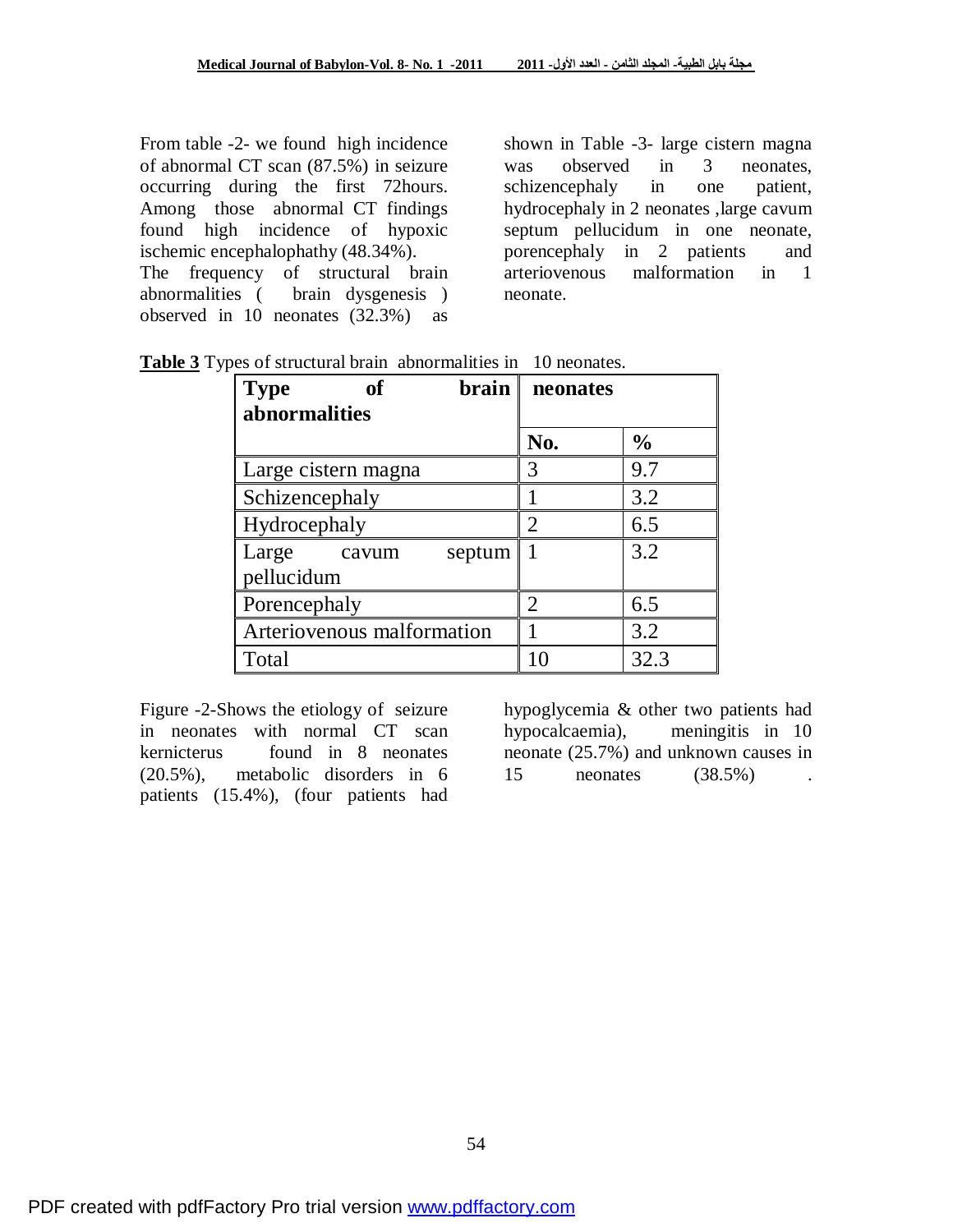

**Figure 2** Causes of neonatal seizure in neonates with normal CT scan of the head .

#### **Discussion**

Seizure is the most frequent sign of neurological dysfunction in the neonate most neonatal seizure occur between 12 and 48 hours of life and its not only more frequent in neonatal period but also very difficult to diagnosis because of subtle nature [25,26]. The most common cause of neonatal seizure is hypoxic –ischemic encephalopathy (60%), many additional disorders are likely to cause seizure including intracranial hemorrhage(15%), metabolic, infectious, traumatic, structural, and maternal disturbances [14,10].

 In this study there is an overall male preponderance (60%) which is consistent and support with other studies Moayedi et al<sup>[27]</sup>, Taghdiri et al<sup>[28]</sup> and Sanjeev et al<sup>[29]</sup> who also reported male sex preponderance in their studies for which no plausible mechanism has been proposed, Moayedi et al [27])reported a significant relationship between occurrence of seizure and sex (p 0.05),Taghdiri et al  $^{[28]}$ found (65%) of neonate were male, while Sanjeev et

al[29] found (70.5%) were male and Sanjeev et al believe that male babies are cared better by their parents and are brought to the hospital even with minor complains but female babies are usually neglected and are managed at home even if they are very sick. This can be one factor in causing male sex preponderance.

Majority of neonates were term(75.7%) and majority of them a product of normal vaginal delivery (64.3%)which is also go with Sanjeev et al and Moayedi et al findings ,Sanjeev et al reported (82.3%) of cases were term and Moayedi et al report (65.6% )of cases were product of normal vaginal delivery and (73.6%) were term neonate.[28,29]. In this study we can explain this findings by most common causes of neonatal convulsion were postnatal complications.

Thirty nine neonates(55.8%) had normal CT scan of the head and other thirty one (44.2%) neonates have positive CT scan findings .This is in contrast to findings of Taghdiri et al[28] who found that 35% of neonate had normal CT finding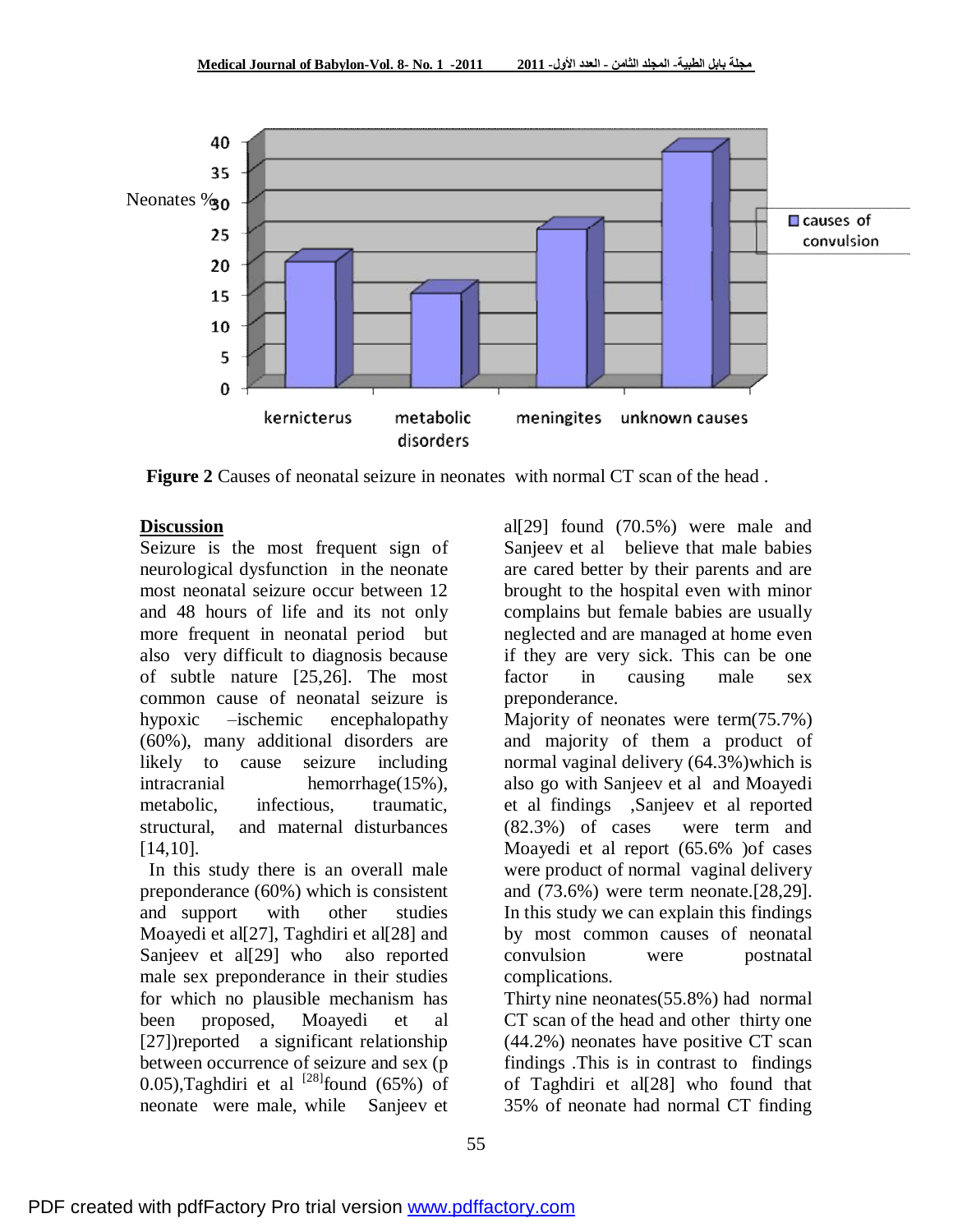and 65% had abnormal findings, our findings can be explained that majority of postnatal complications which are the most common causes of seizure in our study do not shows structural brain changes until it have certain complication or it became late stages [30, 31].

We found that the majority of neonate with positive CT findings had seizure occurring in the first three days of life which is also goes with the findings of Taghdiri et al [28]who report that there is a high incidence of abnormal CT scan (65%) in seizures occurring during the first 72 hours, also this finding goes with Sanjeef et al<sup>[29]</sup> who found high incidence of abnormal CT scan ( 67.6%) in neonatal having convulsion during the  $1<sup>st</sup>$  72 hours of life and goes with findings of Erikson et al[32] who reported that highest incidence of positive CT findings occur in the  $1<sup>st</sup>$  and  $2<sup>nd</sup>$  days of life. In our study, we can explain this by that early convulsions may be caused by prematurity, asphyxia and difficult labours which gives positive CT findings [30]this explanation is in line with Maharban S[33] who found that birth asphaxia and intracranial hemorrhage are together account for about half of early onset seizures followed by other causes. Also this explanation goes with Tekgul et al [34] who reported that cerebral hypoxia and difficult labor are the most common causes of early neonatal convulsions. Among those neonates who presented with abnormal CT scan, hypoxic

ischemic encephalopathy seen in (45.9%) , which goes with Renon et al study (40%) [35]& Arpino et al study [36].

### **Conclusions**

High incidence of abnormal brain CT scan finding (87.5%)in neonatal seizure occurring during the first 72 hours after birth, high incidence of hypoxic ischemic encephalopathy in neonatal convulsions during first three day of life (45.9%) which is occur in the preterm and prolong , difficult labour,

# **Recommendation**

CT scan is highly recommended in neonatal seizure occurring during the first 72 hours after birth . Improvement of obstetrical access and proper intrapartum care should be considered in advance.

Although MRI detected a remarkably high incidence of brain lesions in neonatal seizures such as hypoxia and or haemodynamic causes but unfortunately that MRI is not available in our city at present time . A further study using MRI is worthwhile.

# **References**

1.Freeman IM, A basic approach to the understandings of seizure and the mechanism of aniconvulsants.Adv Pediatr 1993:20:291-321.

2.Volpe JJ, Neonatal seizure,current concepts and revised classification.Pediatrics ,1989; 84:422- 428.

3.Shewman DA, what is neonatal seizure ? problems in definition and quantification for clinical purposes ,J Clin Neurophysiology ,1990;7:315-368.

4.Volpe JJ, Neonatal seizures. N. Engle J Med,1993;412-416.

5.Volpe JJ.Neonatal sirezure,Clincal over view. New York.1990;1 -12.

6.Scher MS, Aso K, Baggarly ME, Hamid MY, Steppe DA, Painter MJ,Electrographoc seizures in preterm and full term neonate :clinical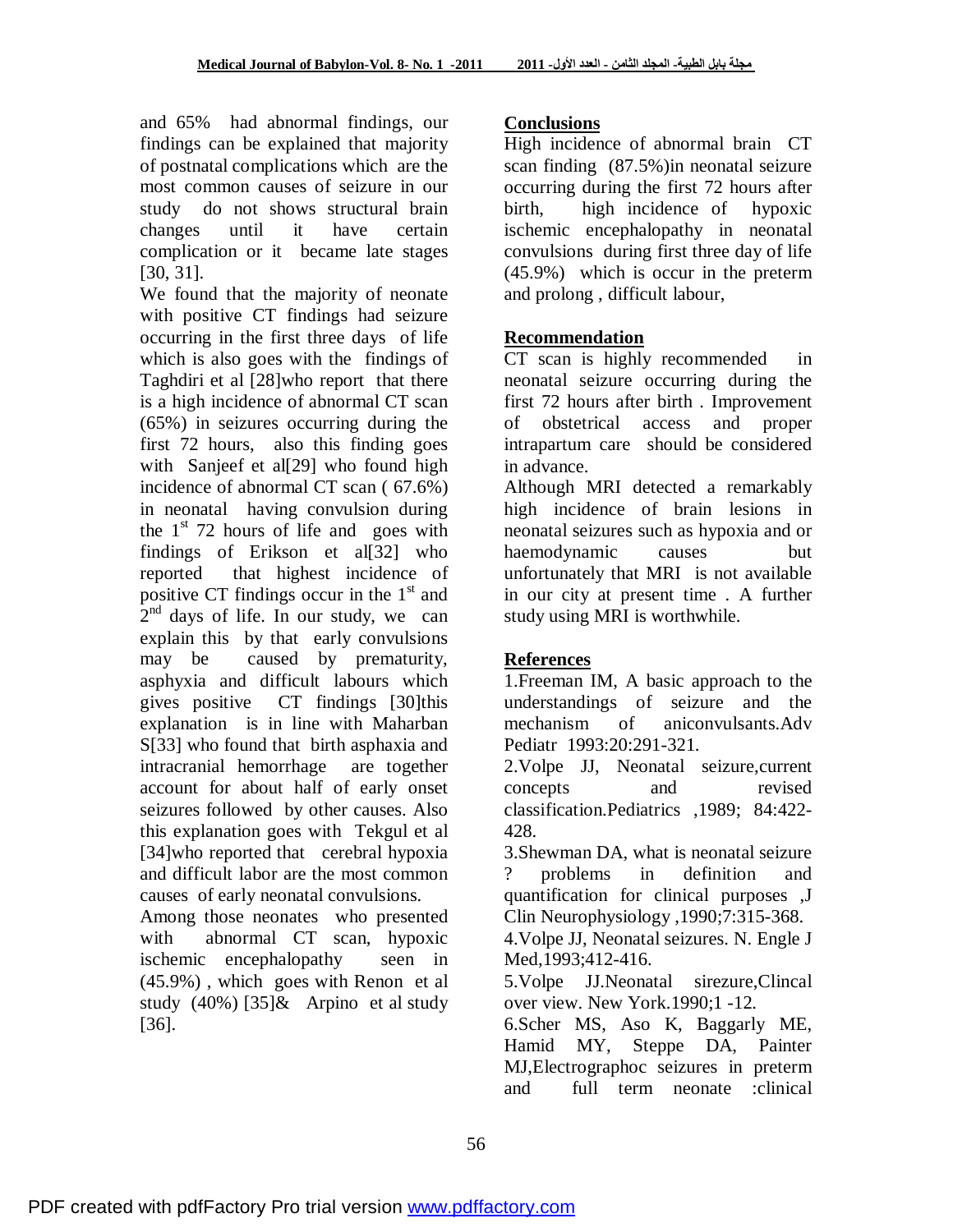correlates, associated brain lesions and risk for neurologic sequel. Pediatrics 1993;91:128-34.

7.Hill A,Volpe JJ, Neonatal seizure.In:Roberton NRC, textbook of neonatology.2nd ed. Forlag, 1994;1043- 55.

8.Leth H, Toft PB, Herning M, Peitersen B, Lou HC,neonatal seizure associated with cerebral lesions shown by magnetic resonance imaging.Archives in disease in childhood 1997;77:105-110.

9.Lieberman E, Eichenwald E, Mathur G, Richardson D, Heffiner L, Cohen A. Intrapartum fevor and unexplained seizure in term infant,Pediatrics,2000 Nov; 106:983.

10.Johnston MV.Siezure in childhood. In: Behrman RE, Kliegman RM, Jenson HB; Nelson textebook of Pediatrics. Eighteenth ed.2007;pp2471-2472.

11.Rust RS,Volpe JJ, Neonatal seizure. Pediatric epilepsy diagnosis and therapy.New york 1993; 201-212.

12.Richard A, Polin, Mark F, Ditmar, Pediatric secrets  $.3<sup>rd</sup>$  edition. 2001;pp541.

13.William W, Myron J, Levin, Judith M, Sondheim ER, Robin R. Current .Diagnosis and Treatment in Pediatrics .eighteenth edition .1999;p62.

14.Francis G, Blankenberg, Nyu-Nyu Loh, Helen E, William D, Alexander M, Dieter R. Sonography ,CT , and MR imaging : A prospective Comparism of neoates with Suspected Intracranial Ischemia and Hemorrhage. American Journal of Neuroradiology .2000;21:213- 218.

15.Melhs ED,Holden KR,Neonatal seizure,Pediatrics ,1982;70:177-184.

16.Allmen D, Babcock D, Matsumoto J,The predictive value of head ultrasound in the ECMO candidate Pediatr Surg 1992;27:36-39.

17.Blankenberg FG, Norbash AM, Barton L,Stevenson DK,Bracci PM, Enzmann DR.Neonatal intracranial hemorrhage ischemia and hemorrhage :diagnosis with US, CT, and MR imaging.Radiology 1996;199:253-259.

18.Bulas DL, Taylor GA, Donnell RM, Short BL, Fitz CR, Vezina G.Intracranial abnormalities in infant treated with extracorporeal membrane oxygenation :update on sonographic and CTfindings.AJNR Am J Neuroradilol 1996;17:287-294.

19.Kasim A. Recent advances in the radiological workup of acute ischemic stroke. The new Iraqi Journal of Medicine 2009;5(1):54-62.

20.Rolf J, Dawn S, Allison M .Cranial & intracranial pathology :crebrovascular disease and nontraumatic intracranial hemorrhage .In :Granger and Allison's Diagnostic radiology A text book of medical imaging  $4^{th}$  edition . 2001;2351-2374.

21. Keeney SE, Adock EW. Prospective observation of high –risk neonates by high field(1.5 Tesla) MRI of central nervous system . Pediatrics 1991;421- 30.

22. Truwit CL ,Barkovich AJ, Koch TK, Ferriero DM. cerebral palsy ;MR fingings in 40 patients . Am J Neuroradiol 1992;13:67-78.

23.Rollins NK , Morriss MC, Evans D, Perlman JM ,. The of early MR in the evaluation of the term infants with seizure . Am J Neuroradiol 1994;15:239- 48.

24. Barkovich AJ , MR and CT evaluations of profound neonatal and infantile asphyxia .American Journal of Neuroradiol 1992;13:959-72.

25.Laroia N, Current controversies in diagnosis and management of neonatal seizure .Ind Pediatr 2000;36:367-71.